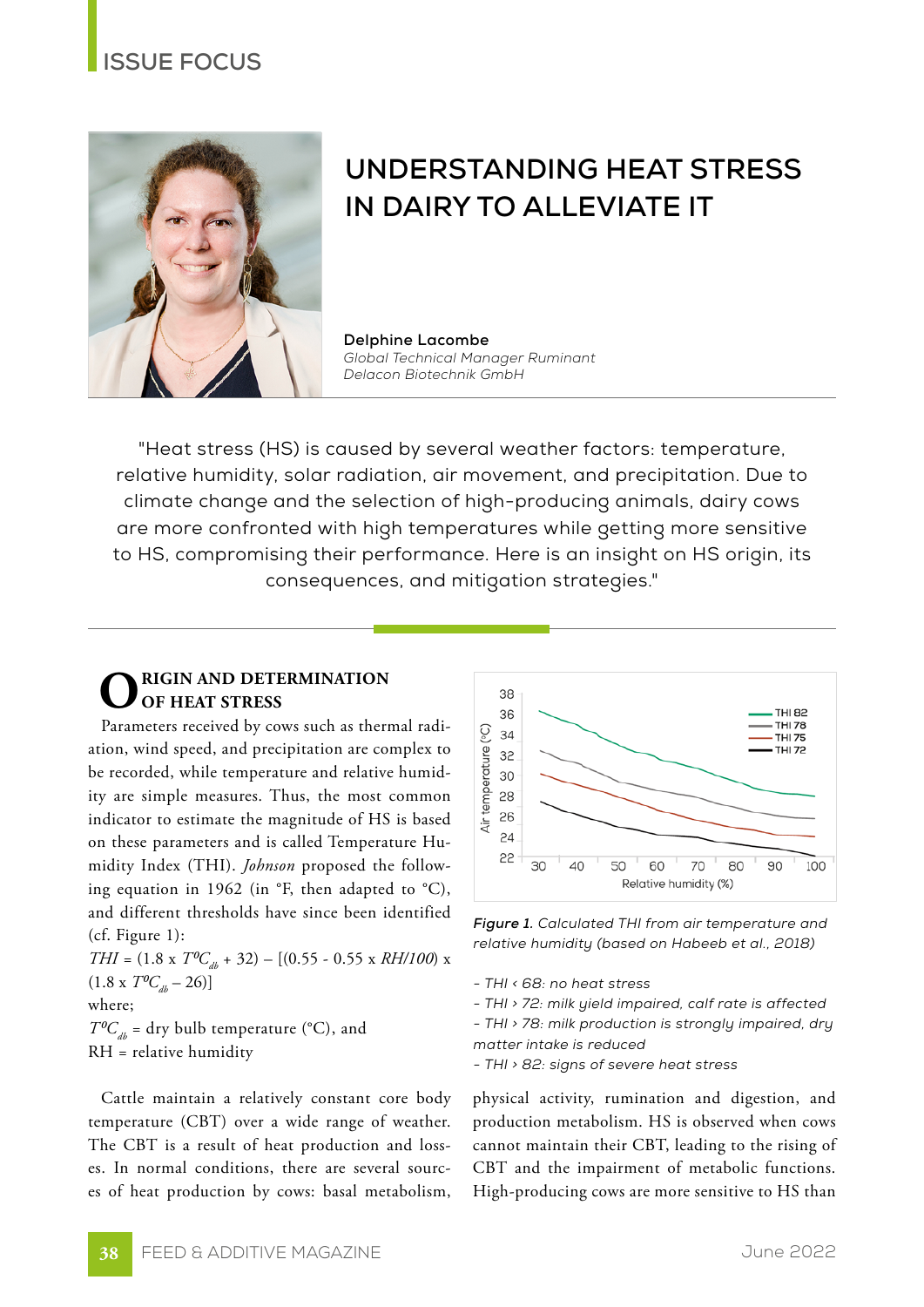low producers, as they require a higher metabolism, creating more heat. For example, cows producing 35L/day tolerate threshold temperatures for HS 5°C higher than cows producing 45L/day.

#### **OBSERVING HEAT STRESS IN DAIRY**

Recognizing the signs of HS is the first step to implementing practical mitigation strategies. When suffering from HS, cows change their behavior to reduce the amount of heat produced or increase heat dissipation. Mechanisms such as increased respiration rate and panting, open-mouth breathing, reduced feed intake (FI) and rumination time, reduced activity and lying time, and seeking shade and water… can then be detected. Regular observation of cows, coupled with records of FI and milk production in parallel to THI, help alleviate HS early on.

Indeed, the FI drop is responsible for the decreased performance witnessed during HS, but only partially, as demonstrated in studies using heatstressed cows pair-fed to cows in normal conditions (i.e., restricted FI). It is estimated that FI reduction accounts for 50% of the milk drop, the rest being linked to the evolution of the cow's metabolism.

#### **EFFECT OF HEAT STRESS ON DAIRY COWS**

Ruminal acidosis is closely related to HS as the FI behavior of the cows is switched toward fewer but bigger meals, while rumination time decreases, and bicarbonate is redirected to the bloodstream, all leading to an acidification of the rumen. The rumen pH drop is observed both in the case of high fiber or high concentrate diets, together with an increase of the rumen temperature, leading to impaired rumen functions. Along with rumen acidosis, some metabolic-related diseases appear, such as gut lesions, lameness & laminitis due to massive endotoxins (LPS) production, oxidative stress (OS), inflammation, etc. Indeed, the higher CBT, responsible for lower blood flow in the small intestine, triggers the production of reactive species from oxygen and nitrogen, thus damaging the intestinal mucosa. This, in turn, facilitates the passage of LPS and pathogens through the gut wall via loose, tight junctions, further compromising the resilience of the cows: LPS induce a systemic immune reaction through the release of pro-inflammatory cytokines and acute-phase proteins such as haptoglobin. What's more, LPS challenges are always followed by increased SCC and mastitis. In parallel, the inflammatory state generates a higher energy demand while its supply is reduced because of decreased FI. Additionally, OS causes the production of heat shock proteins, which activate the immune system and further increase the energy demand for reaching the "back-to-normal" state. This is achieved by switching the energy metabolism and activating the endocrine and immune systems.

All these physiological adaptations and responses to HS-related challenges can have long-lasting effects on the cows and directly affect the economic performance of the dairy operation (cf. Figure 2).